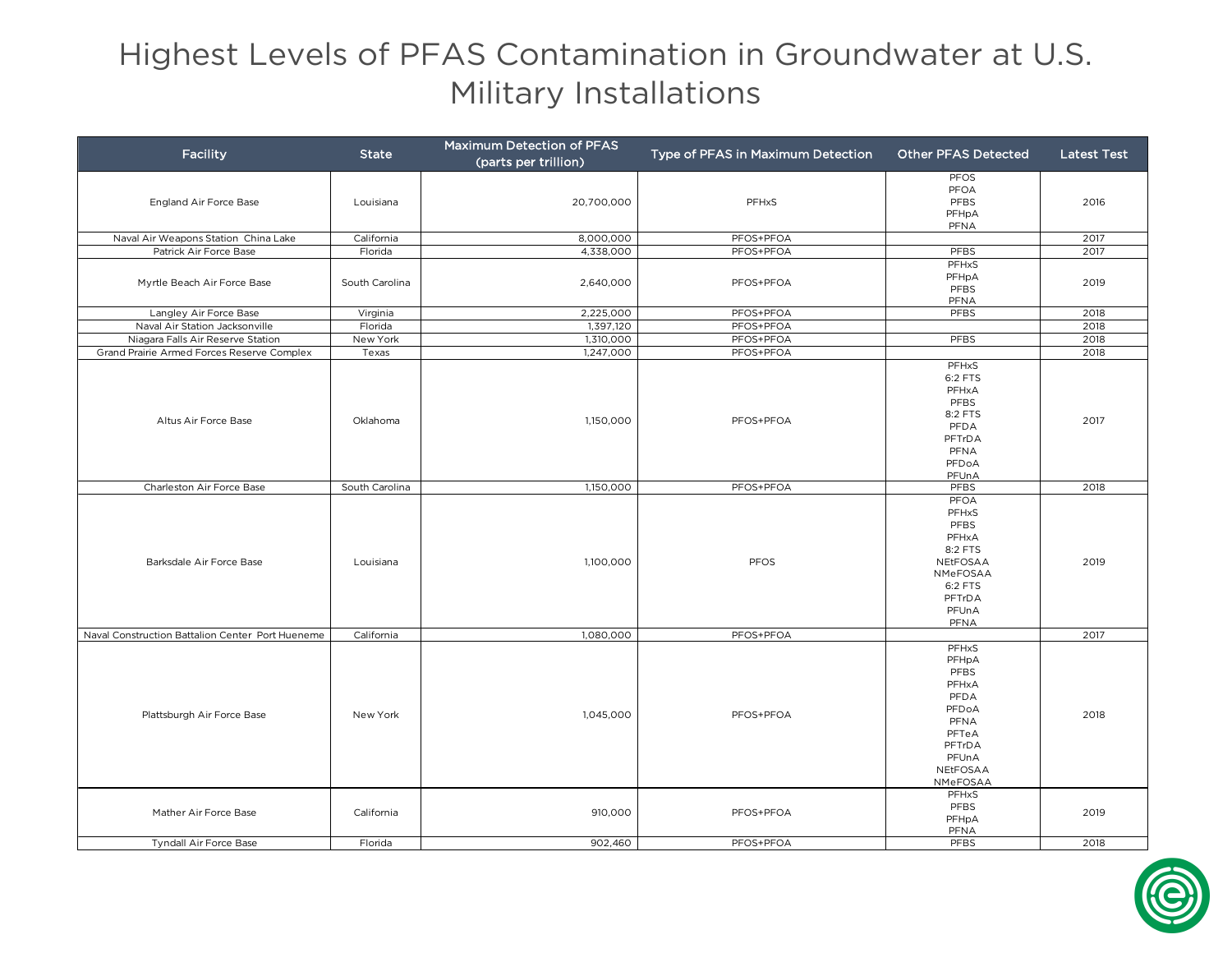|                                 |             |         |           | PFHxA       |      |
|---------------------------------|-------------|---------|-----------|-------------|------|
|                                 |             |         |           | PFOS        |      |
|                                 |             |         |           | PFBS        |      |
|                                 |             |         |           | PFPeA       |      |
|                                 |             |         |           | PFOA        |      |
|                                 |             |         |           | PFBA        |      |
|                                 |             |         |           |             |      |
|                                 |             |         |           | PFHpA       |      |
|                                 |             |         |           | PFNA        |      |
| Sheppard Air Force Base         | Texas       | 850,000 | PFHxS     | PFDA        | 2019 |
|                                 |             |         |           | PFDS        |      |
|                                 |             |         |           | PFOSA       |      |
|                                 |             |         |           | PFDoA       |      |
|                                 |             |         |           | PFTeA       |      |
|                                 |             |         |           |             |      |
|                                 |             |         |           | PFTrDA      |      |
|                                 |             |         |           | 6:2 FTS     |      |
|                                 |             |         |           | 8:2 FTS     |      |
|                                 |             |         |           | PFOSA       |      |
|                                 |             |         |           | PFBS        |      |
|                                 |             |         |           | PFHxS       |      |
|                                 |             |         |           |             |      |
|                                 |             |         |           | PFHxA       |      |
|                                 |             |         |           | 6:2 FTS     |      |
|                                 |             |         |           | PFHpA       |      |
|                                 |             |         |           | 8:2 FTS     |      |
| Columbus Air Force Base         | Mississippi | 810,700 | PFOS+PFOA | PFNA        | 2018 |
|                                 |             |         |           | PFDA        |      |
|                                 |             |         |           | PFDoA       |      |
|                                 |             |         |           |             |      |
|                                 |             |         |           | PFTeA       |      |
|                                 |             |         |           | PFTrDA      |      |
|                                 |             |         |           | PFUnA       |      |
|                                 |             |         |           | PFOS        |      |
|                                 |             |         |           | PFOA        | 2018 |
|                                 |             |         |           | PFBS        |      |
|                                 |             |         |           | PFHpA       |      |
|                                 |             |         |           |             |      |
|                                 |             |         |           | PFHxA       |      |
| Chanute Air Force Base          | Illinois    | 806,000 | PFHxS     | PFNA        |      |
|                                 |             |         |           | NEtFOSAA    |      |
|                                 |             |         |           | NMeFOSAA    |      |
|                                 |             |         |           | PFDA        |      |
|                                 |             |         |           | PFDoA       |      |
|                                 |             |         |           | PFTrDA      |      |
|                                 |             |         |           |             |      |
|                                 |             |         |           | PFUnA       |      |
| Marine Corps Air Station Tustin | California  | 770,000 | PFOS+PFOA |             | 2017 |
|                                 |             |         |           | PFBA        |      |
|                                 |             |         |           | PFBS        |      |
|                                 |             |         |           | PFPeA       |      |
|                                 |             |         |           | PFHxA       |      |
|                                 |             |         |           |             |      |
| Joint Base San Antonio          | Texas       | 767,000 | PFOS+PFOA | PFHxS       | 2018 |
|                                 |             |         |           | 6:2 FTS     |      |
|                                 |             |         |           | PFHpA       |      |
|                                 |             |         |           | PFOSA       |      |
|                                 |             |         |           | 8:2 FTS     |      |
|                                 |             |         |           | PFNA        |      |
| Travis Air Force Base           | California  | 712,000 | PFOS+PFOA | <b>PFBS</b> | 2018 |
|                                 |             |         |           | PFBS        |      |
|                                 |             |         |           |             |      |
|                                 |             |         |           | 6:2 FTS     |      |
| Dyess Air Force Base            |             |         |           | 8:2 FTS     |      |
|                                 |             |         |           | PFBA        |      |
|                                 |             |         |           | PFHpA       |      |
|                                 | Texas       | 702,000 | PFHxS     | PFHxS       | 2017 |
|                                 |             |         |           |             |      |
|                                 |             |         |           | PFHxA       |      |
|                                 |             |         |           | PFNA        |      |
|                                 |             |         |           | PFOSA       |      |
|                                 |             |         |           | PFPeA       |      |

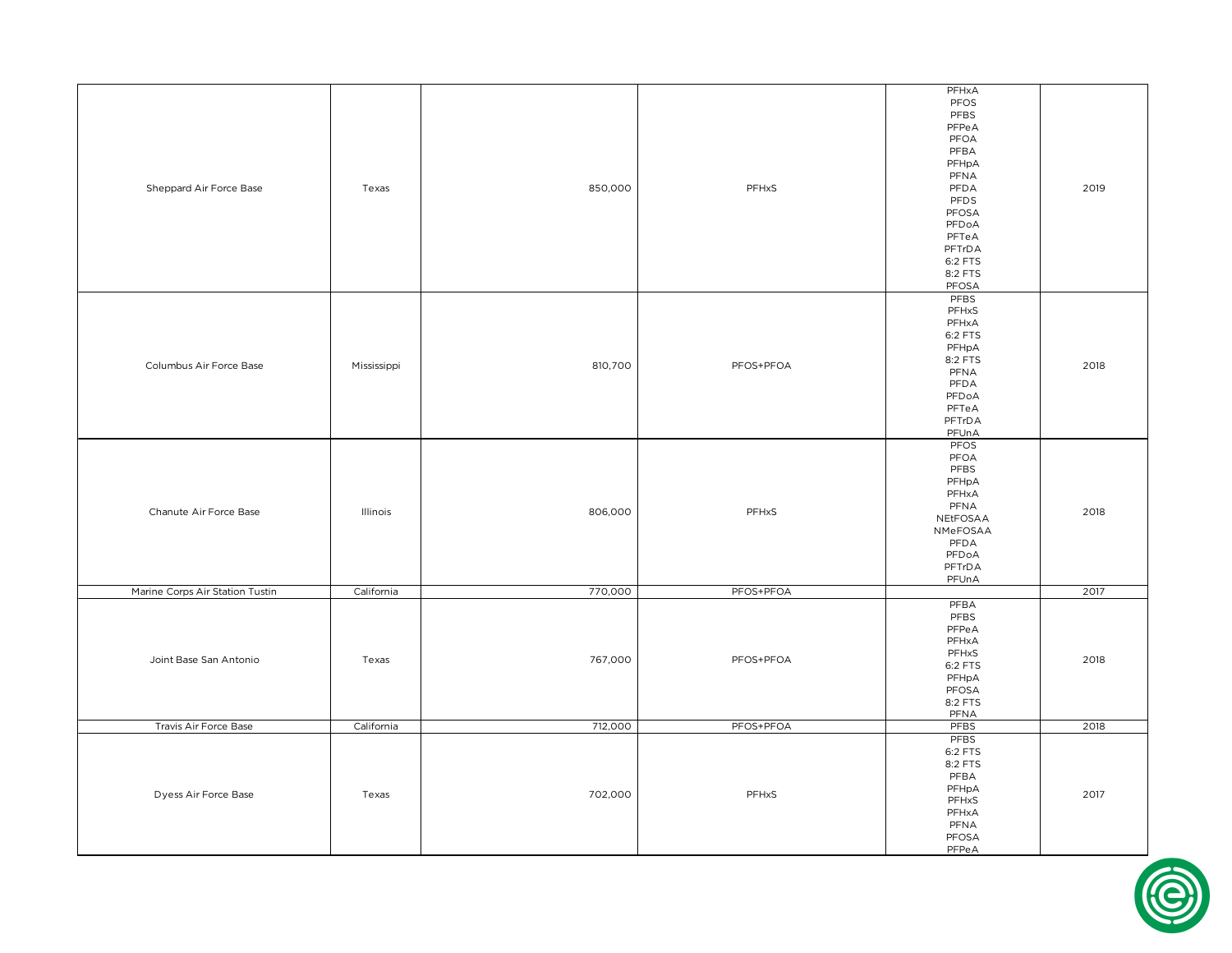| Eglin Air Force Base                 | Florida       | 552,200 | PFOS+PFOA | PFBS     | 2019 |
|--------------------------------------|---------------|---------|-----------|----------|------|
| Ellsworth Air Force Base             | South Dakota  | 551,000 | PFOS+PFOA |          | 2016 |
|                                      |               |         |           | PFBS     |      |
|                                      |               |         |           | 6:2 FTS  |      |
|                                      |               |         |           | 8:2 FTS  |      |
|                                      |               |         |           | PFDA     |      |
| MacDill Air Force Base               | Florida       |         |           |          | 2018 |
|                                      |               | 523,710 | PFOS+PFOA | PFHpA    |      |
|                                      |               |         |           | PFHxS    |      |
|                                      |               |         |           | PFHxA    |      |
|                                      |               |         |           | PFNA     |      |
|                                      |               |         |           | PFUnA    |      |
| Naval Air Station Oceana             | Virginia      | 493,600 | PFOS+PFOA |          | 2016 |
|                                      |               |         |           | PFBS     |      |
|                                      |               |         |           | 6:2 FTS  |      |
|                                      |               |         |           | 8:2 FTS  |      |
|                                      |               |         |           | PFBA     |      |
|                                      |               |         |           | PFHpA    |      |
| Minot Air Force Base                 | North Dakota  | 453,000 | PFOS+PFOA | PFHxS    | 2019 |
|                                      |               |         |           | PFHxA    |      |
|                                      |               |         |           | PFNA     |      |
|                                      |               |         |           | PFOSA    |      |
|                                      |               |         |           | PFPeA    |      |
|                                      |               |         |           | PFHxS    |      |
|                                      |               |         |           |          |      |
| Fort Smith Municipal Airport*        | Arkansas      | 412,000 | PFOS+PFOA | PFHpA    | 2018 |
|                                      |               |         |           | PFBS     |      |
|                                      |               |         |           | PFNA     |      |
|                                      |               |         |           | PFHxS    |      |
| Klamath Falls International Airport* | Oregon        | 401,000 | PFOS+PFOA | PFBS     | 2018 |
|                                      |               |         |           | PFHpA    |      |
|                                      |               |         |           | PFNA     |      |
| Moody Air Force Base                 | Georgia       | 375,000 | PFOS+PFOA | PFBS     | 2016 |
|                                      |               |         |           | 6:2 FTS  |      |
|                                      |               |         |           | 8:2 FTS  |      |
|                                      |               |         |           | PFBS     |      |
|                                      |               |         |           | PFBA     |      |
|                                      |               |         |           | PFHpA    |      |
| Westover Air Reserve Base            | Massachusetts | 360,000 | 6:2 FTS   | PFHxS    | 2018 |
|                                      |               |         |           | PFHxA    |      |
|                                      |               |         |           | PFNA     |      |
|                                      |               |         |           | PFPeA    |      |
|                                      |               |         |           | PFOSA    |      |
|                                      |               |         |           | PFOS     |      |
|                                      |               |         |           | PFOA     |      |
|                                      |               |         |           | PFHxA    |      |
|                                      |               |         |           |          |      |
|                                      |               |         |           | PFBS     |      |
|                                      |               |         |           | PFHpA    |      |
| Eaker Air Force Base                 | Arkansas      | 359,000 | PFHxS     | NEtFOSAA | 2018 |
|                                      |               |         |           | NMeFOSAA |      |
|                                      |               |         |           | PFDA     |      |
|                                      |               |         |           | PFDoA    |      |
|                                      |               |         |           | PFTeA    |      |
|                                      |               |         |           | PFUnA    |      |
|                                      |               |         |           | PFNA     |      |
|                                      |               |         |           | PFHxS    |      |
|                                      |               |         |           | PFHpA    |      |
| Jacksonville International Airport*  | Florida       | 337,000 | PFOS+PFOA | PFNA     | 2018 |
|                                      |               |         |           | PFBS     |      |
| Naval Air Station Alameda            | California    | 336,000 | PFOS+PFOA |          | 2017 |
|                                      |               |         |           |          |      |

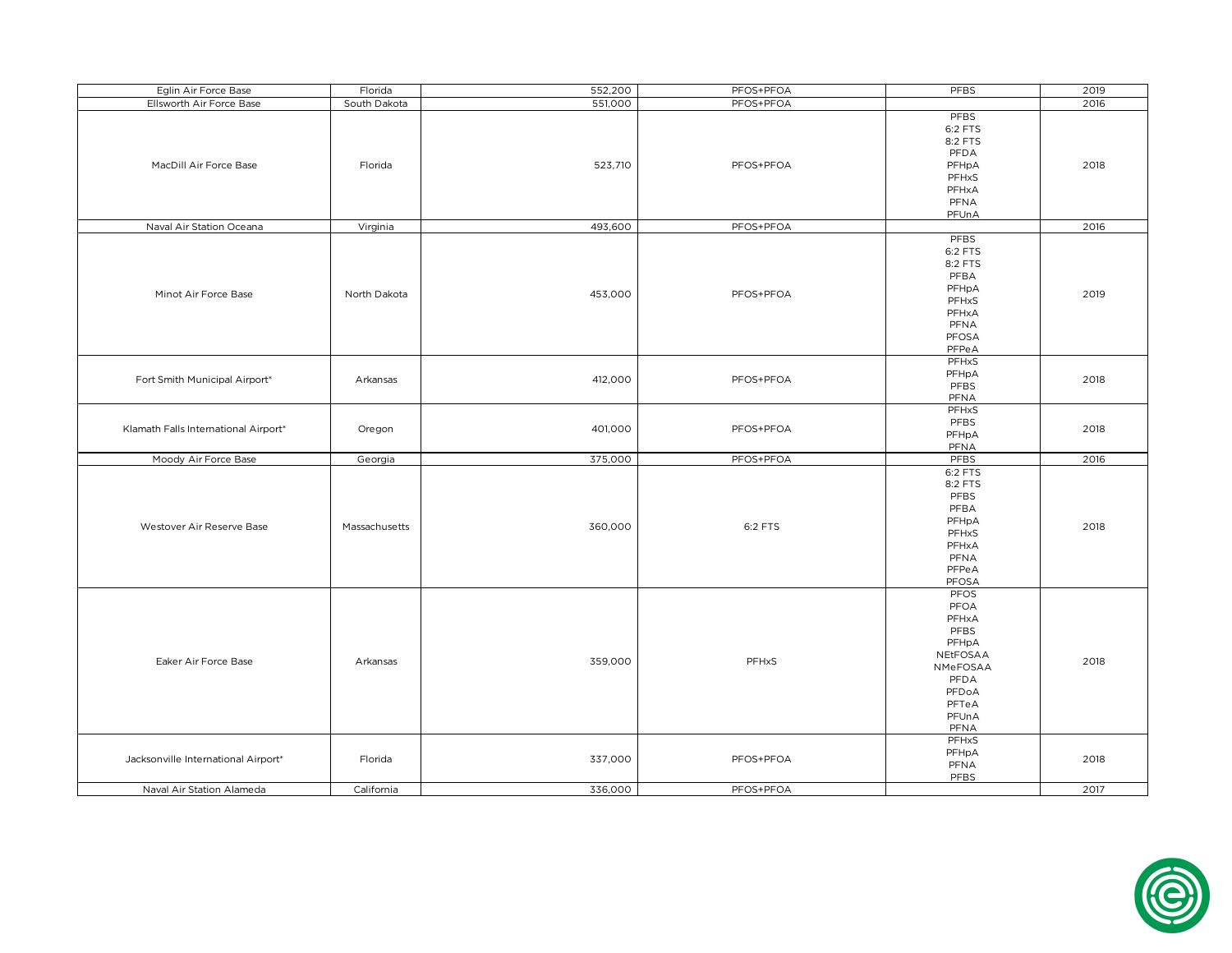|                                                   |                |         |           | PFHxS        |       |
|---------------------------------------------------|----------------|---------|-----------|--------------|-------|
|                                                   |                |         |           | PFHxA        |       |
|                                                   |                |         |           | PFBS         |       |
|                                                   |                |         |           | 6:2 FTS      |       |
|                                                   |                |         |           | 8:2 FTS      | 2018  |
|                                                   |                |         |           |              |       |
| Eielson Air Force Base                            | Alaska         | 334,200 | PFOS+PFOA | PFNA         |       |
|                                                   |                |         |           | PFDoA        |       |
|                                                   |                |         |           | PFTrDA       |       |
|                                                   |                |         |           | PFUnA        |       |
|                                                   |                |         |           | PFDA         |       |
|                                                   |                |         |           | PFTeA        |       |
|                                                   |                |         |           | <b>PFHxS</b> |       |
|                                                   |                |         |           | PFBS         |       |
| Horsham Air Guard Station                         | Pennsylvania   | 329,500 | PFOS+PFOA |              | 2019  |
|                                                   |                |         |           | PFHpA        |       |
|                                                   |                |         |           | PFNA         |       |
|                                                   |                |         |           | PFHxS        |       |
|                                                   |                |         |           | 6:2 FTS      |       |
|                                                   |                |         |           | PFHxA        |       |
|                                                   |                |         |           | PFBS         |       |
| Vance Air Force Base                              | Oklahoma       | 329,000 | PFOS+PFOA | PFHpA        | 2018  |
|                                                   |                |         |           | PFNA         |       |
|                                                   |                |         |           | 8:2 FTS      |       |
|                                                   |                |         |           |              |       |
|                                                   |                |         |           | PFTrDA       |       |
|                                                   |                |         |           | <b>PFBS</b>  |       |
|                                                   |                |         |           | 6:2 FTS      |       |
|                                                   |                |         |           | 8:2 FTS      |       |
|                                                   |                |         |           | PFBA         |       |
|                                                   |                |         |           | PFHpA        | 2017  |
| Seymour Johnson Air Force Base                    | North Carolina | 312,000 | PFOS+PFOA | PFHxS        |       |
|                                                   |                |         |           | PFHxA        |       |
|                                                   |                |         |           |              |       |
|                                                   |                |         |           | PFNA         |       |
|                                                   |                |         |           | PFOSA        |       |
|                                                   |                |         |           | PFPeA        |       |
| Dover Air Force Base                              | Delaware       | 290,000 | PFOS+PFOA | PFBS         | 2017  |
| Edwards Air Force Base                            | California     | 277,000 | PFOS+PFOA | PFBS         | 2018  |
| Robins Air Force Base                             | Georgia        | 276,000 | PFOS+PFOA | PFBS         | 2018  |
|                                                   |                |         |           | <b>PFBS</b>  |       |
| Joint Base McGuire-Dix-Lakehurst - McGuire        | New Jersey     | 264,000 | PFOS+PFOA |              | 2019  |
|                                                   |                |         |           | PFNA         |       |
|                                                   |                |         |           | <b>PFHxS</b> |       |
|                                                   |                |         |           | PFHxA        | 2018  |
| Galena Air Force Base                             | Alaska         | 257,710 | PFOS+PFOA | PFBS         |       |
|                                                   |                |         |           | PFHpA        |       |
|                                                   |                |         |           | PFDA         |       |
| Naval Air Station South Weymouth                  | Massachusetts  | 256,000 | PFOS+PFOA |              | 2018  |
|                                                   |                |         |           | PFHxS        |       |
|                                                   |                |         |           |              |       |
| Joe Foss Field Air National Guard Base            | South Dakota   | 255,100 | PFOS+PFOA | PFBS         | 2018  |
|                                                   |                |         |           | PFHpA        |       |
|                                                   |                |         |           | PFNA         |       |
| aval Research Laboratory Chesapeake Bay Detachmer | Maryland       | 241,110 | PFOS+PFOA |              | 2018  |
|                                                   |                |         |           | <b>PFBS</b>  |       |
|                                                   |                |         |           | PFOA         |       |
|                                                   |                |         |           |              |       |
|                                                   |                |         |           | 8:2 FTS      |       |
|                                                   |                |         |           | PFBA         | 2019  |
| Shaw Air Force Base                               | South Carolina | 210,000 | 6:2 FTS   | PFHpA        |       |
|                                                   |                |         |           | PFHxS        |       |
|                                                   |                |         |           | PFHxA        |       |
|                                                   |                |         |           | PFNA         | PFPeA |
|                                                   |                |         |           |              |       |
|                                                   |                |         |           | PFOS         |       |
|                                                   |                |         | PFOS+PFOA |              |       |
| <b>Buckley Air Force Base</b>                     | Colorado       | 205,000 |           | PFBS         | 2019  |

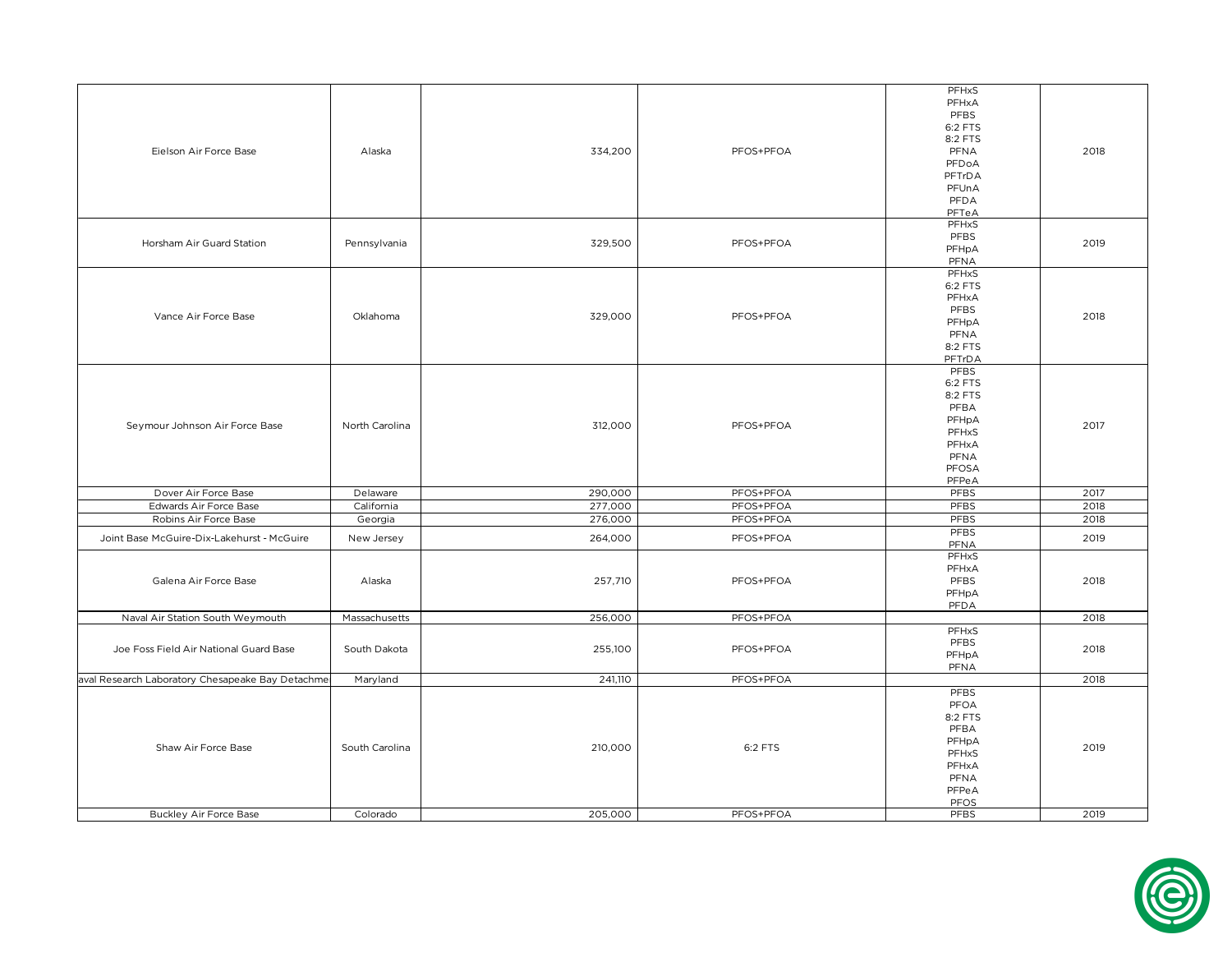| Randolph Air Force Base                                             | Texas           | 182,000            | PFOS+PFOA              | <b>PFBS</b><br>6:2 FTS<br>8:2 FTS<br>PFBA<br>PFPeA<br>PFOSA<br>PFHpA<br>PFHxS<br>PFHxA<br>PFNA<br>PFDA                    | 2018         |
|---------------------------------------------------------------------|-----------------|--------------------|------------------------|---------------------------------------------------------------------------------------------------------------------------|--------------|
| Arnold Air Force Base                                               | Tennessee       | 175,000            | PFOS+PFOA              | <b>PFHxS</b><br>PFHxA<br>PFBS<br>6:2 FTS<br>PFUnA<br>PFNA<br>8:2 FTS<br>NEtFOSAA<br>NMeFOSAA<br>PFDoA                     | 2019         |
| Peoria International Airport*                                       | Illinois        | 171,000            | PFHxS                  | PFOS<br>PFBS<br>PFOA<br>PFHpA<br>PFNA                                                                                     | 2018         |
| Tinker Air Force Base                                               | Oklahoma        | 170,000            | PFOS+PFOA              |                                                                                                                           | 2017         |
| Fairchild Air Force Base                                            | Washington      | 167,000            | PFOS+PFOA              | 6:2 FTS<br>PFHxS<br>PFHxA<br>PFBS<br>8:2 FTS<br>PFHpA<br>PFNA<br>PFDA<br>NEtFOSAA<br>PFUnA<br>NMeFOSAA<br>PFTrDA<br>PFDoA | 2019         |
| Vandenberg Air Force Base                                           | California      | 158,200            | PFOS+PFOA              | <b>PFBS</b><br>6:2 FTS<br>8:2 FTS<br>PFHpA<br>PFHxS<br>PFHxA<br>PFNA                                                      | 2019         |
| Hancock Field Air National Guard Base                               | New York        | 139,500            | PFOS+PFOA              | <b>PFHxS</b><br>PFNA<br>PFBS<br>PFHpA                                                                                     | 2019         |
| Salt Lake City International Airport*<br>F.E. Warren Air Force Base | Utah<br>Wyoming | 139,000<br>136,000 | PFOS+PFOA<br>PFOS+PFOA | 6:2 FTS<br>8:2 FTS<br>PFBS<br>PFBA<br>PFHpA<br>PFHxS<br>PFHxA<br>PFNA<br>PFOSA<br>PFPeA<br><b>PFBS</b>                    | 2018<br>2018 |
|                                                                     |                 |                    |                        |                                                                                                                           |              |

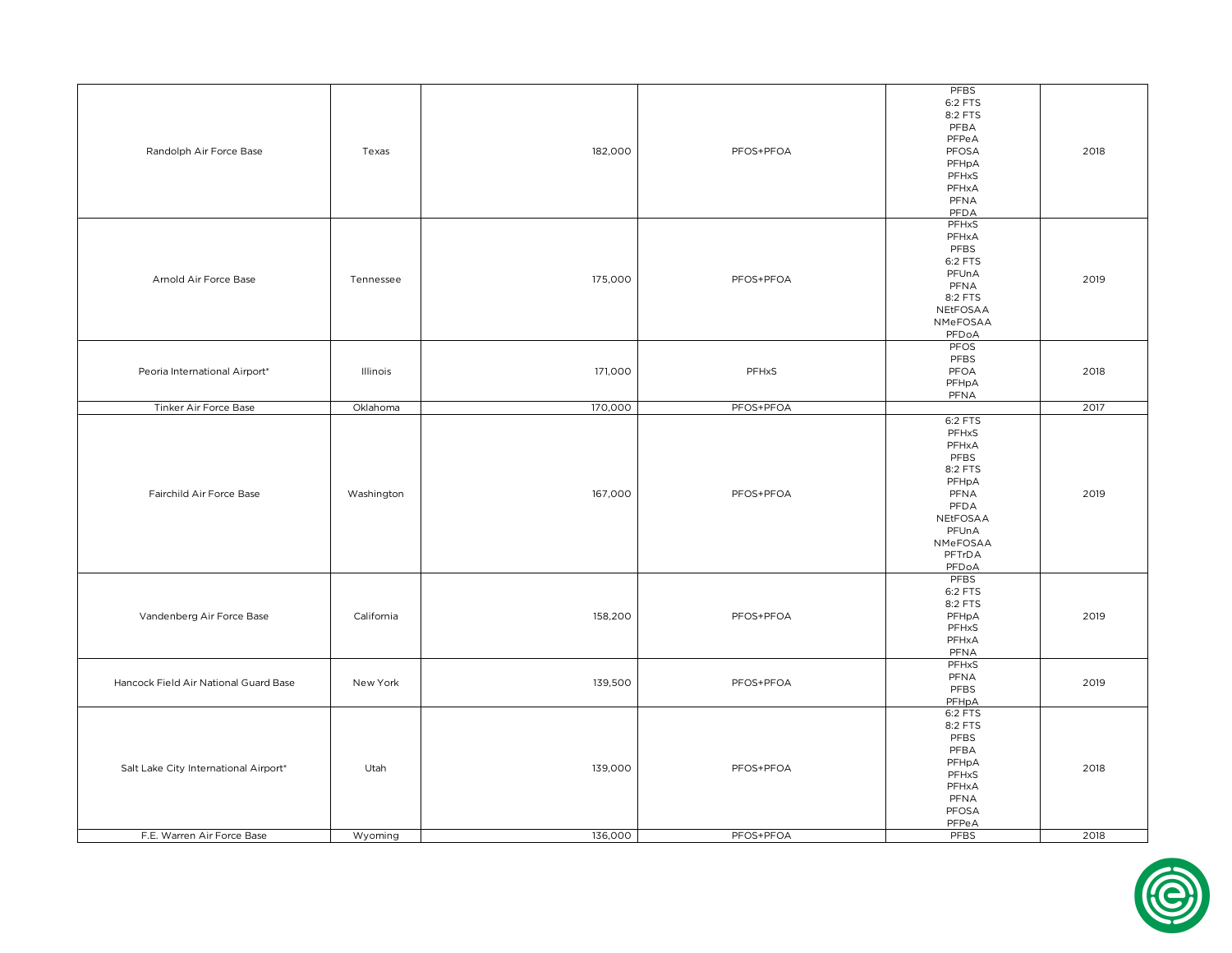|                                         |               |                    |           | PFOS            |         |
|-----------------------------------------|---------------|--------------------|-----------|-----------------|---------|
| General Mitchell International Airport* | Wisconsin     | 135,000            | PFHxS     | PFOA            | 2019    |
|                                         |               |                    |           | PFBS            |         |
|                                         |               |                    |           | PFHpA           |         |
|                                         |               |                    |           | PFNA            |         |
| Naval Air Station Pensacola             | Florida       | 126,300            | PFOS+PFOA |                 | 2017    |
|                                         |               |                    |           | PFBS            |         |
| Maxwell-Gunter Air Force Base           | Alabama       | 122,000            | PFOS+PFOA | 6:2 FTS         | 2019    |
|                                         |               |                    |           | PFHxS           |         |
|                                         |               |                    |           | PFHxA           |         |
| US Army Reserve Fort McCoy              | Wisconsin     | 120,000            | PFOS+PFOA |                 | 2017    |
|                                         |               |                    |           | <b>PFHxS</b>    |         |
| Reno Tahoe International Airport*       | Nevada        | 119,700            | PFOS+PFOA | PFHpA           | 2018    |
|                                         |               |                    |           | PFBS            |         |
|                                         |               |                    |           | PFNA            |         |
|                                         |               |                    |           | PFOA            |         |
|                                         |               |                    |           | PFHpA           |         |
|                                         |               |                    |           | PFOS            |         |
|                                         |               |                    |           | PFBS            |         |
|                                         |               |                    |           | PFHxA           |         |
|                                         |               |                    |           | PFNA            |         |
| K.I. Sawyer Air Force Base              | Michigan      | 110,000            | PFHxS     | PFDA            | 2018    |
|                                         |               |                    |           | PFDoA           |         |
|                                         |               |                    |           | NEtFOSAA        |         |
|                                         |               |                    |           | NMeFOSAA        |         |
|                                         |               |                    |           | PFTrDA          |         |
|                                         |               |                    |           | PFUnA           |         |
|                                         |               |                    |           | PFBS            |         |
|                                         |               |                    |           | 6:2 FTS         | 2018    |
|                                         |               |                    |           |                 |         |
|                                         |               |                    |           | 8:2 FTS<br>PFDA |         |
| Hurlburt Field Air Force Base           | Florida       | 109,830            | PFOS+PFOA | PFHpA           |         |
|                                         |               |                    |           | PFHxS           |         |
|                                         |               |                    |           | PFHxA           |         |
|                                         |               |                    |           | PFNA            |         |
| Air Force Plant 6                       | Georgia       | 98,000             | PFOS+PFOA | <b>PFBS</b>     | $\circ$ |
| Pease Air Force Base                    | New Hampshire | 96,900             | PFOS+PFOA |                 | 2017    |
|                                         |               |                    |           |                 |         |
|                                         |               |                    |           | <b>PFHxS</b>    |         |
| Cheyenne Municipal Airport*             | Wyoming       | 94,400             | PFOS+PFOA | PFBS            | 2018    |
|                                         |               |                    |           | PFHpA           |         |
|                                         |               |                    |           | PFNA            |         |
| Seneca Army Ammunition Plant            | New York      | 89,000             | PFOS+PFOA |                 | 2018    |
|                                         |               |                    |           | 6:2 FTS         |         |
|                                         |               |                    |           | 8:2 FTS         |         |
|                                         |               |                    |           | PFBS            |         |
|                                         |               |                    |           | PFBA            |         |
| Whiteman Air Force Base                 | Missouri      | 89,000             | PFOS+PFOA | PFHpA           | 2018    |
|                                         |               |                    |           | PFHxS           |         |
|                                         |               |                    |           | PFHxA           |         |
|                                         |               |                    |           | PFNA            |         |
|                                         |               |                    |           | PFPeA           |         |
| Fort Meade                              | Maryland      | 87,000             | PFOS+PFOA |                 | 2018    |
|                                         |               |                    |           | 6:2 FTS         |         |
| Alpena County Regional Airport*         |               |                    |           | PFHxA           | 2018    |
|                                         |               | 82,000<br>Michigan |           | PFPeA           |         |
|                                         |               |                    | PFOS+PFOA | PFNA            |         |
|                                         |               |                    |           | PFHpA           |         |
|                                         |               |                    |           | PFBS            |         |
|                                         |               |                    |           | 8:2 FTS         |         |
|                                         |               |                    |           |                 |         |

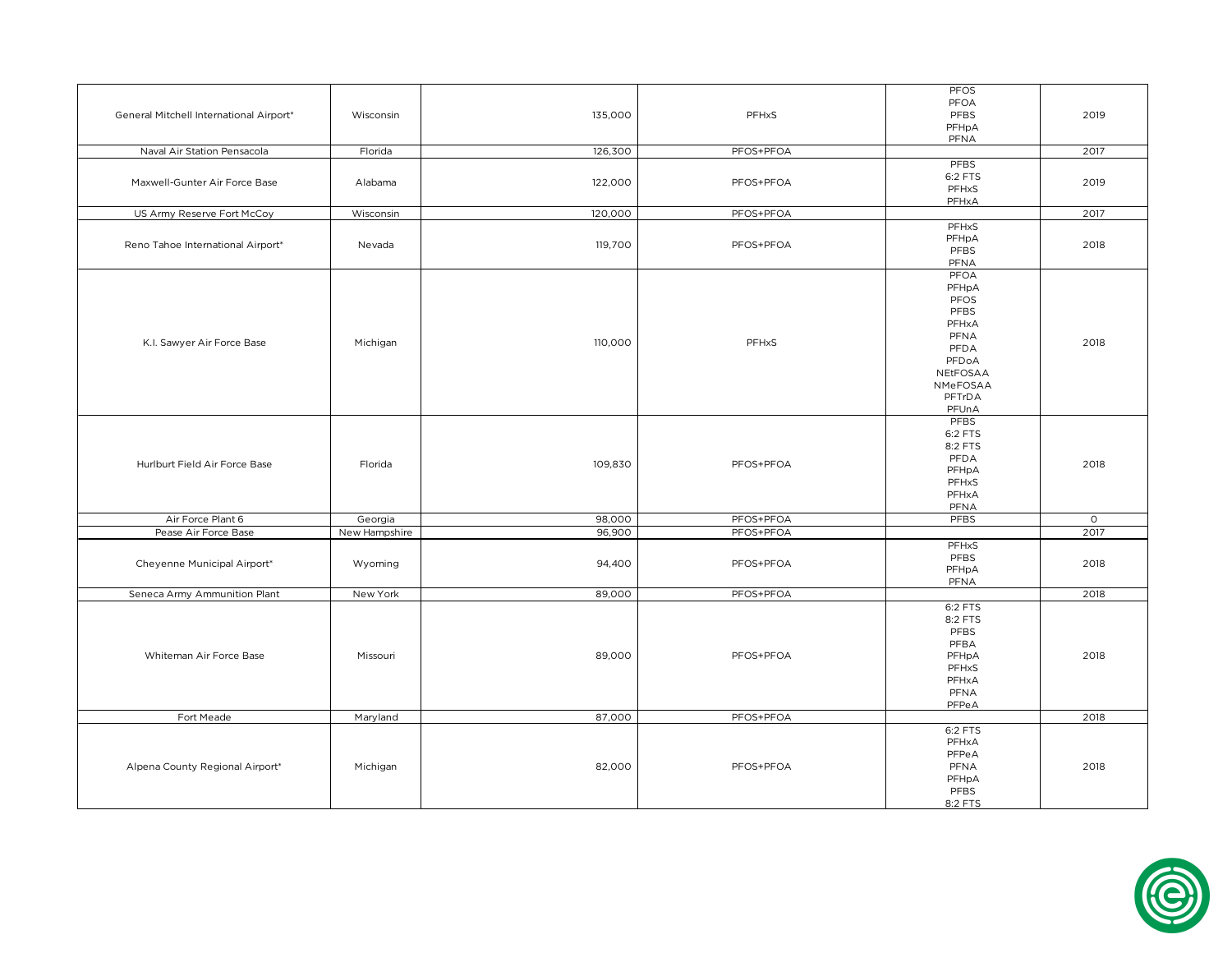| Keesler Air Force Base                      | Mississippi  | 80,819 | PFOS+PFOA | PFBS<br>6:2 FTS<br>8:2 FTS<br>PFDA<br>PFHpA<br>PFHxS<br>PFHxA<br>PFNA<br>PFUnA                    | 2018 |
|---------------------------------------------|--------------|--------|-----------|---------------------------------------------------------------------------------------------------|------|
| Dobbins Air Force Base                      | Georgia      | 80,770 | PFOS+PFOA | PFHpA<br>6:2 FTS<br>PFHxA<br>PFBS                                                                 | 2018 |
| Wurtsmith Air Force Base                    | Michigan     | 79,772 | PFOS+PFOA | PFHxS<br>PFHxA<br>PFHpA<br>PFBS<br>PFNA<br>PFBA<br>PFDA<br>NEtFOSAA<br>NMeFOSAA<br>PFUnA<br>PFTeA | 2018 |
| Hector Field International Airport*         | North Dakota | 79,000 | PFHxS     | PFOS<br>PFOA<br>PFHpA<br>PFBS<br>PFNA                                                             | 2018 |
| Naval Air Station Pensacola (Saufley Field) | Florida      | 79,000 | PFOS+PFOA |                                                                                                   | 2017 |
| Fort Eustis                                 | Virginia     | 77,600 | PFOS+PFOA | <b>PFBS</b>                                                                                       | 2017 |
| Gulfport Regional Airport*                  | Mississippi  | 77,600 | PFOS+PFOA | PFHxS<br>PFHpA<br>PFBS<br>PFNA                                                                    | 2019 |
| Kelly Air Force Base                        | Texas        | 77,200 | PFHxS     | PFOA<br>PFBS<br>PFOS<br>PFHpA<br>PFNA                                                             | 2017 |
| W.K. Kellogg Airport                        | Michigan     | 76,000 | PFOS+PFOA | PFHxS<br>PFHpA<br>PFNA<br>PFBS                                                                    | 2018 |
| Burlington International Airport*           | Vermont      | 72,000 | PFOS+PFOA | 6:2 FTS<br>PFBS<br>PFHxS<br>PFPeA<br>PFHpA<br>8:2 FTS<br>PFHxA                                    | 2018 |
| Key Field Air National Guard Base           | Mississippi  | 71,100 | PFOS+PFOA | PFHxS<br>PFBS<br>PFHpA<br>PFNA                                                                    | 2019 |
| US Naval Academy                            | Maryland     | 70,000 | PFOS+PFOA |                                                                                                   | 2018 |
| Tulsa International Airport*                | Oklahoma     | 69,000 | PFHxS     | PFOS<br>PFHpA<br>PFBS<br>PFOA<br>PFNA                                                             | 2018 |